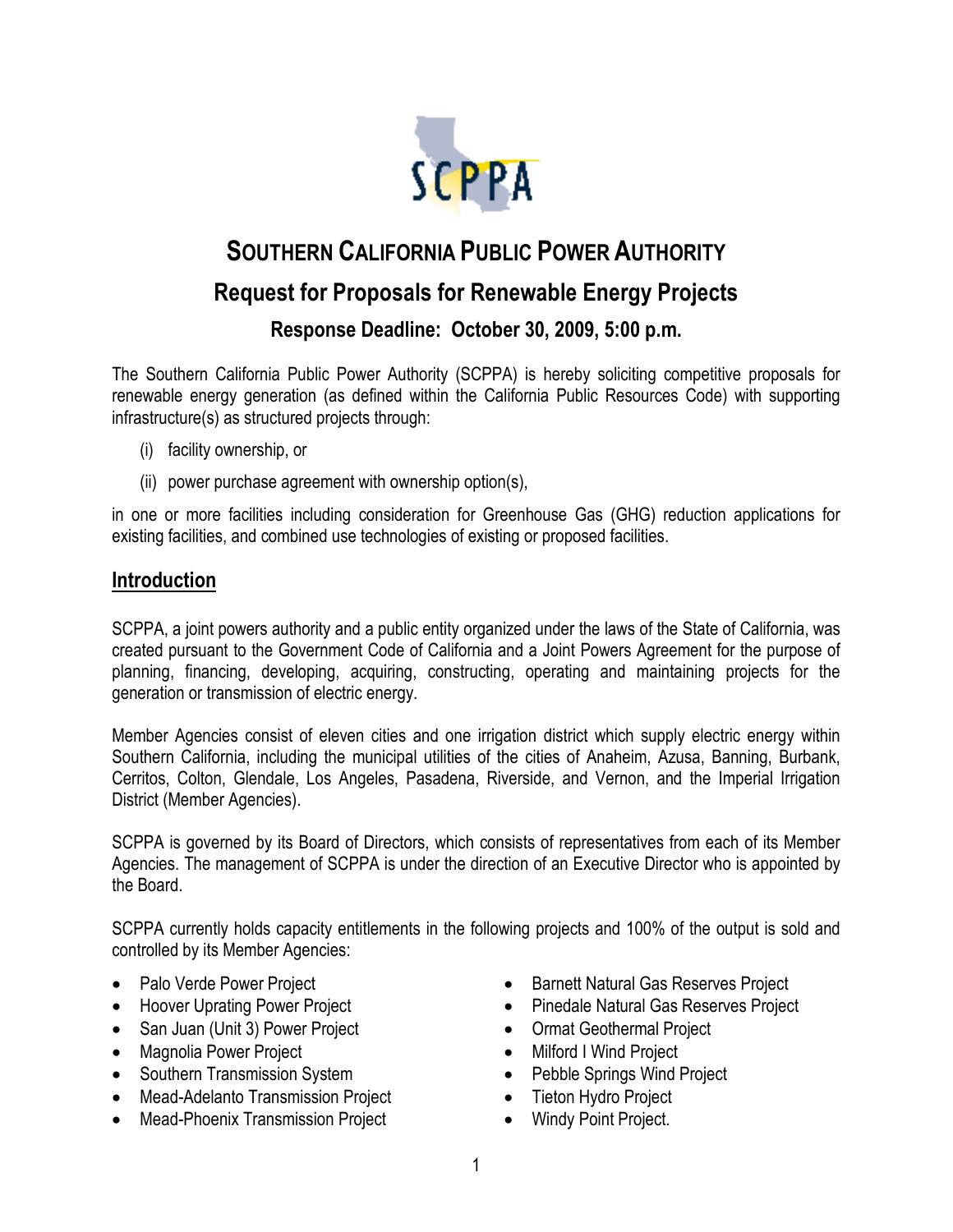### **Equity Participation**

SCPPA is well positioned to facilitate the joint ownership of renewable power projects for the benefit of its Member Agencies. SCPPA would like to hold an undivided equity interest in the facility, issue tax-exempt debt financing to pay for the energy delivery, and sell 100% of the output to the interested Member Agencies at cost. SCPPA's low cost of capital provides a benefit to its Member Agencies under the equity/ownership scenario; therefore this is the preferred scenario for this RFP. However, SCPPA will also consider power purchase agreements (straight or prepay), which include an option to purchase the project during the term of the agreement.

#### **Proposal Submission Delivery Requirements**

One (1) hard copy of your response, including a letter of authentic offer with wet-ink authority signature, and any supporting documentation should be delivered prior to the end of business day on October 30, 2009 to:

> Southern California Public Power Authority 225 S. Lake Avenue, Suite 1250 Pasadena, California 91101

One soft copy of your proposal should also be delivered as above or alternately e-mailed to dwalden@scppa.org. Clarification questions may also be addressed to David Walden at dwalden@scppa.org, (626) 793-9364; Fax 793-9461

SCPPA will not entertain speculative or research proposals, but seeks tangible and timely opportunities to increase their generation portfolio with renewable technologies.

Proposers who have previously submitted projects for consideration do not need to re-submit an entire response for updates or revisions. These may be delivered with appropriate reference to the prior submittal and clearly identify the proposed changes for consideration.

New projects by a prior proposer may make reference to prior submittal required elements such as experience rather than re-submitting boiler-plate information.

No contact should be made with the Board of Directors, Committee Members, or SCPPA Member Agencies concerning this request for proposals.

All information received by SCPPA in response to this Request for Proposals is subject to the California Public Records Act and all submissions may be subject to review in the event of an Audit.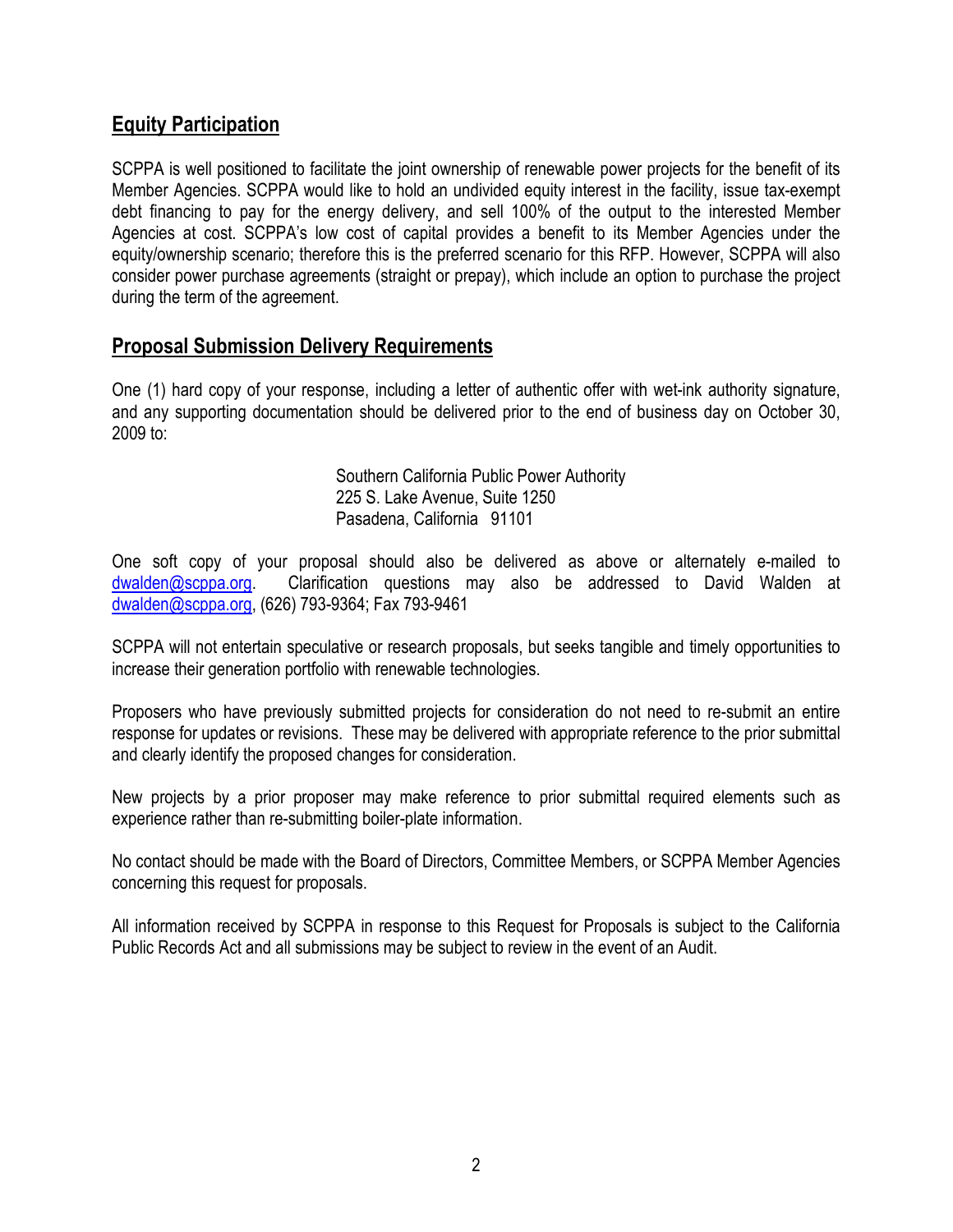## **Proposal Submission Required Elements**

- **1) Category**: Respondent will clearly identify their submission into the following categories:
	- a) Wind, including all air-flow technologies
	- b) Geothermal, including all temperature gradient technologies
	- c) Biomass, including waste or dedicated energy crops
	- d) Biogas, including landfill, digester gases and gas conversion or gasification technologies
	- e) Hydro, including all mass-in-motion technologies involving fluids
	- f) Solar, including all photo-voltaic and photo-optic technologies
	- g) Solar Thermal, including all sunlight concentration technologies
	- h) Municipal Solid Waste (MSW)
	- i) Load-shifting as defined by the California Energy Commission (CEC), including energy storage and permanent load-shifting technologies
	- j) Green House Gas (GHG), including reduction or capture and sequestration technologies
	- k) Alternative Use, including supplemental processes to existing operations
- **2) Project Details:** Respondent will clearly identify the proposed energy delivery including sub-sets or project phasing with the following information:
	- a) **Project Description**:
		- i) Project name and location, and phases if applicable
	- b) **Contract Quantity**: in MW and GWh, and by project phase if applicable
		- i) Include nameplate rating and proposed amount to be delivered
	- c) **Cost of Energy**: expressed in present dollar value as \$/MWh, and itemized by cost components if applicable. All Respondents shall establish this Cost of Energy to start on the Commercial Operation Date (COD) with a FIXED escalation of one and one half percent (1.5%).
	- d) **Energy Availability:** Maximum and minimum monthly capacity factors, load shapes, seasonal shapes, and reliability indices
		- i) Dispatch-ability/Scheduling: Describe the dispatch-ability of the proposed power (by unit or phase if applicable) and scheduling requirements/limitations. Also outline any rights for SCPPA to perform full or partial dispatch.
	- e) **Point of Delivery (POD):** The cost of transmission to a delivery point shall be included in the Cost of Energy to one of the following locations:
		- i) Mead 230
		- ii) Mead 500
		- iii) Marketplace
		- iv) Westwing 500
		- v) Mona
		- vi) Gonder
		- vii) LADWP-Sylmar
		- viii) NOB
- ix) Midpoint Victorville-Lugo
- x) McCullough 500
- xi) Adelanto 500
- xii) Victorville 500
- xiii) Barren Ridge 230
- xiv) Intermountain Power Project **Station**
- xv) ISO SP15.

This listing represents locations where SCPPA Members have existing rights. Others delivery points may be identified by the Respondent when associated costs are also identified to achieve delivery to the end use consumers of the Members.

- f) **Environmental Attributes:** SCPPA shall receive any and all environmental attributes associated with the generating facility and the energy output, including but not limited to renewable energy credits and air emission credits or offsets, i.e. greenhouse gas credits, at the location of source.
	- i) For combustion technologies detail the forecast emissions, emissions controls, or compliance to applicable area regulations.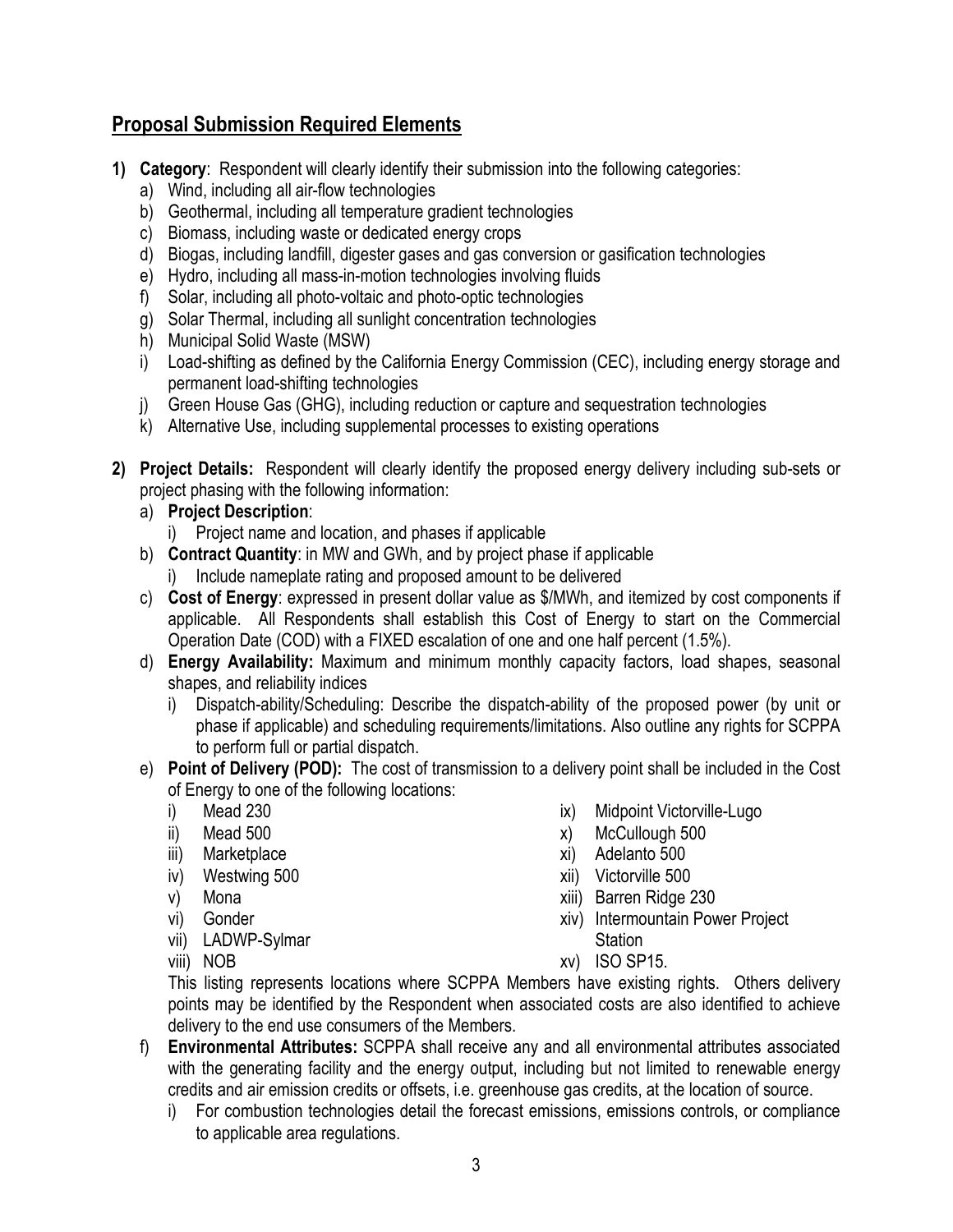- g) **Capacity Rights:** SCPPA shall receive any and all capacity rights associated with the energy.
	- i) Identify any Energy and/or associated capacity to be provided to parties other than SCPPA.
	- ii) Identify any project dependent facilities that require shared use or third party access rights such as intermediate distribution infrastructure, control rooms, or other intermingled facilities.
	- iii) Describe any controls or provisions to assure the continuation of the described capacity: i.e.: for wind projects any adjacent or future projects encroaching on turbine spacing or airflow; for hydro projects any limitations or regulations on water flow, diversion or lake level maintenance requirements; and other such controllable measures for the proposed project.
- h) **Ownership:** Description of the proposed ownership and operation structure (i.e., 100% SCPPAowned turnkey, corporation, general partnership, limited partnership, etc.)
	- i) In the case of a SCPPA ownership offer, a purchase price at Commercial Operation Date (COD) shall be specified along with an estimate of all recurring owner costs, including but not limited to operation and maintenance costs, taxes, lease payments, royalties, insurance, etc.
	- ii) For purchase power agreements with purchase options, a delivered energy price, in \$/MWh, shall be specified for the energy, environmental attributes and capacity (as Cost of Energy within Section 2.c.); and an early buyout price or detailed formula to calculate the buyout price shall be specified – typically coincident with tax credits or another project horizon where a purchase option would naturally occur.
	- iii) Terms up to the life of the facility will be considered.
- i) **Project Plan to Commercial Operation Date:** A proposed commercial operation date with a satisfactory major milestone schedule that includes at least the following:
	- i) Proposed schedule for obtaining and developing site access and control through executed leases, fee purchases, approvals, or other means.
	- ii) Detail any prior or existing settlements made for environmental mitigation and clearly identify any post-construction or pass-forward mitigation obligations which would be forwarded in the event a contract was executed (i.e.: reserve or offset land for environmental habitat or reconstruction.)
	- iii) Proposed schedule for obtaining construction and operational permits and licenses, and construction financing.
	- iv) Proposed construction schedule including major equipment purchasing, anticipated Factory Acceptance Testing of major components, Site Tests, commencement of test-energy and Commercial Operation Date (COD).
	- v) For projects or operations requiring water or make-up water, describe the supply requirements and provisions for supply.
	- vi) Proposed schedule or application status to acquire necessary transmission and/or interconnection service.
	- vii) Describe whether and to what extent any environmental studies have been carried out with respect to the proposed project and how compliance with the California Environmental Quality Act (CEQA) might be effectuated, including, if the Project is located outside California, how Title 14 Section 15277 of the California Administrative Code is addressed by the project.
- **3) Experience:** Respondent will clearly identify project participants and management team including identification of those responsible for design, construction, permitting, operations and maintenance.
	- a) Specify key employees and describe their experience with the development, construction, finance closing, commercial operation, and maintenance of similar projects as proposed by respondent in response to this RFP.
	- b) Provide current financial statements of all entities involved as Project participants or as part of management team. This shall include items such as audited financial statements (not over twelve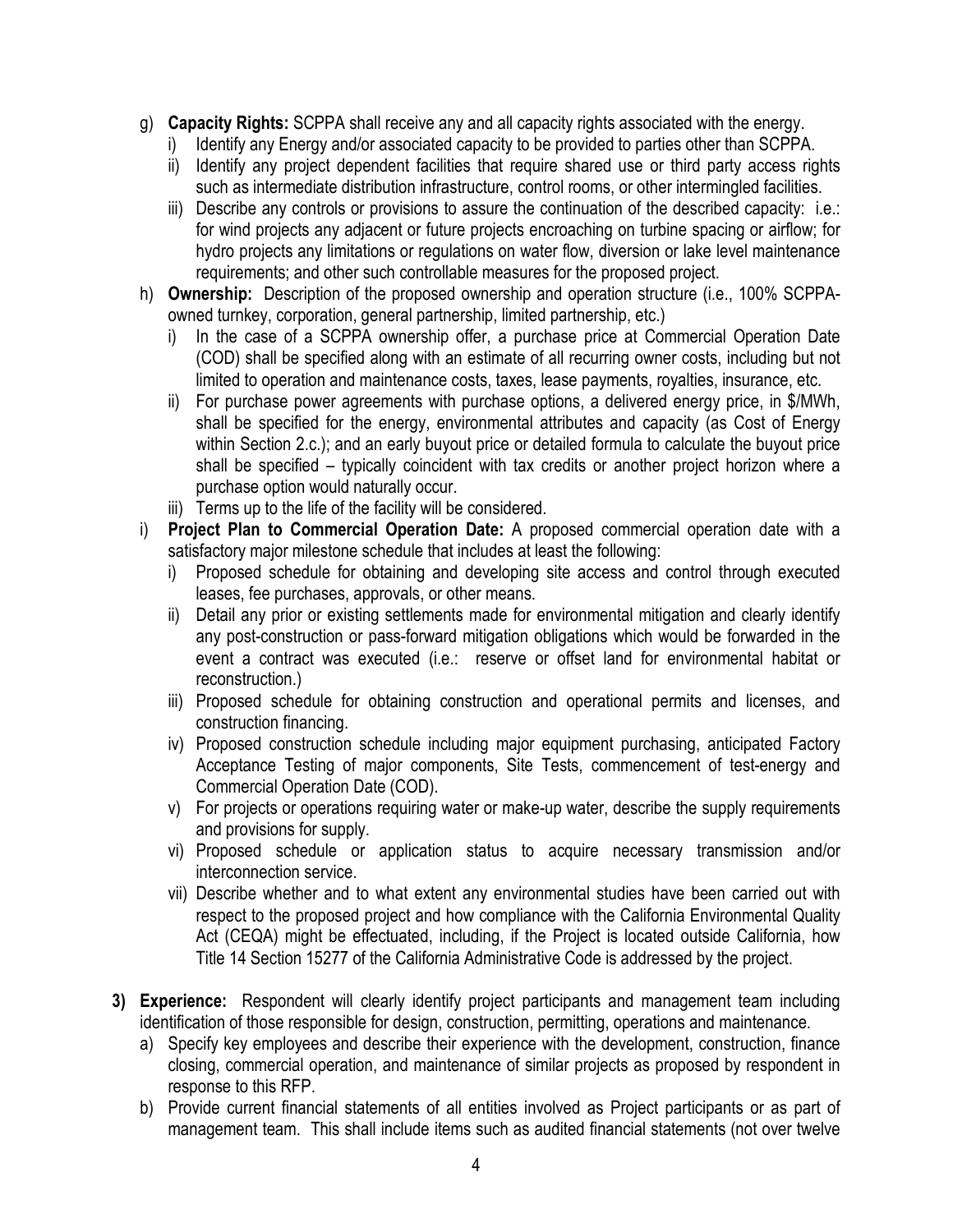months old,) annual reports, FERC Form 1, and any other applicable financial information. If none of the above are available; respondent shall be expected to provide verifiable financial statements for the past three (3) years if available, and respondent's Dunn & Bradstreet identification number, where available.

- c) Provide a commitment statement for the retention and use of key employees as proposed, their availability to initiate and sustain the proposal, as well as planned supplement if not available to assure project delivery.
- d) Respondent shall indicate any and all pending litigation that could affect the viability of respondent's proposal or respondent's financial stability.
- e) Identify existing projects in commercial operation which respondent developed and/or operates.
- f) Description of the project/generation technology and a description of technical resource data, including any studies or reports regarding the resource.

## **Proposal Terms and Conditions**

- 1) SCPPA desires to enter exclusive negotiations with the proposer once selected as may be defined through a signed letter of intent and defined term.
- 2) SCPPA shall determine at its sole discretion the value of any and/or all proposals including price and non-price attributes.
- 3) Proposals may be sub-divided or combined with other proposals, at SCPPA's sole discretion.
- 4) SCPPA shall perform an initial screening evaluation to identify and eliminate any proposals that are not responsive to the RFP, do not meet the minimum requirements set forth in the RFP, are clearly not economically competitive with other proposals, or are submitted by respondents that lack appropriate creditworthiness, sufficient financial resources, or qualifications to provide dependable and reliable services.
- 5) SCPPA may entertain or eliminate proposals immediately upon receipt or at any future time if not clearly defined in the proposal as the end of the period of offer.
- 6) SCPPA reserves the right, without qualification and in its sole discretion, to accept or reject any or all proposals for any reason without explanation to the respondent, or to make the award to that respondent, who, in the opinion of SCPPA, will provide the most value to SCPPA and its customers.
- 7) SCPPA may decline to enter into a power purchase arrangement or any other agreement or contract with any respondent, terminate negotiations with any respondent, or to abandon the RFP process in its entirety.
- 8) SCPPA reserves the right to make an award to the other than the lowest price offer or the proposal evidencing the greatest technical ability or other measure if SCPPA determines that to do so would result in the greatest value to SCPPA and its customers.
- 9) Those respondents who submit proposals agree to do so without legal recourse against SCPPA, its members, and their directors, officers, employees and agents for rejection of their proposal(s) or for failure to execute or act on their proposal for any reason.
- 10) SCPPA shall not be liable to any respondent or party in law or equity for any reason whatsoever for any acts or omissions arising out of or in connection with this RFP.
- 11) Respondent shall be liable for all its costs and SCPPA shall not be responsible for any respondent's costs incurred to prepare, submit, or negotiate its proposal, a contract or for any other activity related thereto.
- 12) SCPPA may require certain performance assurances from bidders prior to entering into detailed negotiations for a proposed project. Such assurances may include requiring the bidder to post a performance bond.